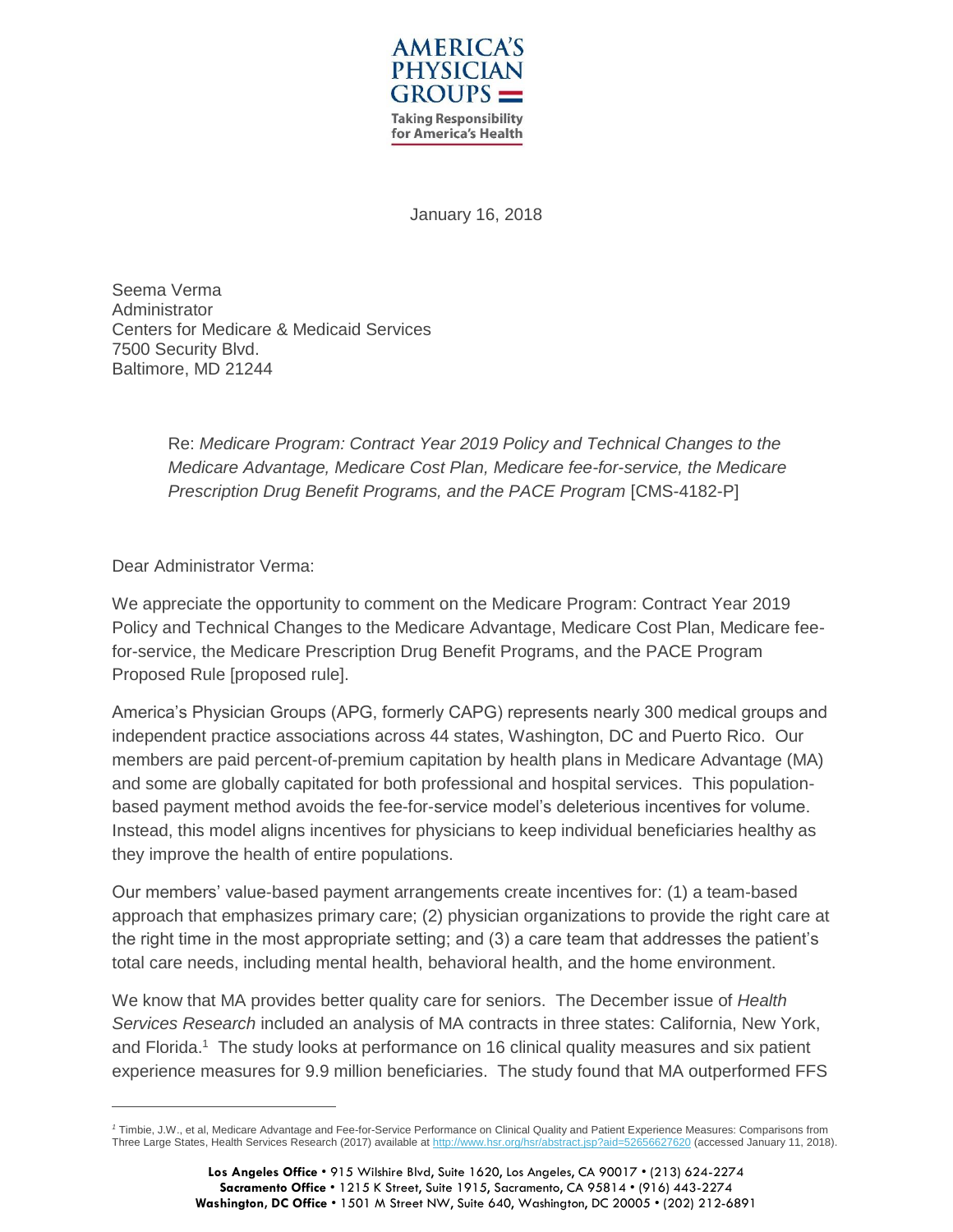on all 16 of the clinical quality measures and on five of six patient experience measures. $2$ Notably, MA-HMO plans outperformed MA-PPO plans on 14 of 16 clinical quality measures.<sup>3</sup>

Furthermore, we know that the way in which physicians are paid downstream from the MA plan has an impact on the quality of care that patients receive. Our members have long demonstrated that value-based arrangements downstream, including capitation, offer higher quality than fee-for-service payments downstream. Illustratively, a recent study in the *American Journal of Managed Care* compared quality between two physician groups: one where an MA plan paid fee-for-service downstream to physicians and one where the MA plan paid capitation to the physician group (an advanced alternative payment model or APM). The advanced APM group's patients had a six percent better survival rate than the FFS group. Further, the Advanced APM group achieved 11 percent lower emergency department utilization and nearly 12 percent lower inpatient utilization as compared to the FFS group.<sup>4</sup>

Given the evidence of superior quality in MA, we know that growing the program and encouraging innovation by plans and providers in MA is the right policy direction. We are encouraged that many of the policies in the proposed rule can further incentivize the growth and development of MA. Our specific comments on those proposals are set out below.

I. APG supports flexibility in the MA uniformity requirements.

In the rule, the Centers for Medicare & Medicaid Services (CMS) proposes permitting MA organizations to reduce cost sharing for certain covered benefits, offer specific tailored supplemental benefits, and offer lower deductibles for enrollees that meet specific medical criteria. This flexibility is available provided that all enrollees who meet the specific criteria are treated the same.<sup>5</sup> CMS is also considering issuing guidance to clarify flexibility for plans to offer targeted supplemental benefits to certain enrollees.

APG supports the agency's proposal to create additional flexibility for MA plans to reduce cost sharing and incorporate value-based insurance design principles. Our members' experience has been that patient engagement in their healthcare leads to better outcomes and a more satisfactory experience. The ability to use differential cost sharing and benefits will substantially improve patient engagement and afford our clinicians another tool to ensure that their patients are receiving the right care at the right time in the right setting. We appreciate the additional flexibility and look forward to working with CMS as the agency develops this policy.

II. Coordination of enrollment and disenrollment through MA organizations and effective dates of coverage and change of coverage.

Under current law, the Secretary of Health and Human Services (HHS) has the authority to implement default rules for the MA program. This is in addition to the statutory direction that beneficiaries who do not elect an MA plan are defaulted to traditional Medicare.<sup>6</sup> In this

*<sup>6</sup>* Proposed Rule, at 56,365.

 $\overline{a}$ *2 Id.*

*<sup>3</sup> Id.*

*<sup>4</sup>* Mandal, et al., Value-Based Contracting Innovated Medicare Advantage Healthcare Delivery and Improved Survival, Am. J. Manag. Care 2017:23(2).

*<sup>5</sup>* Proposed Rule, at 56,360.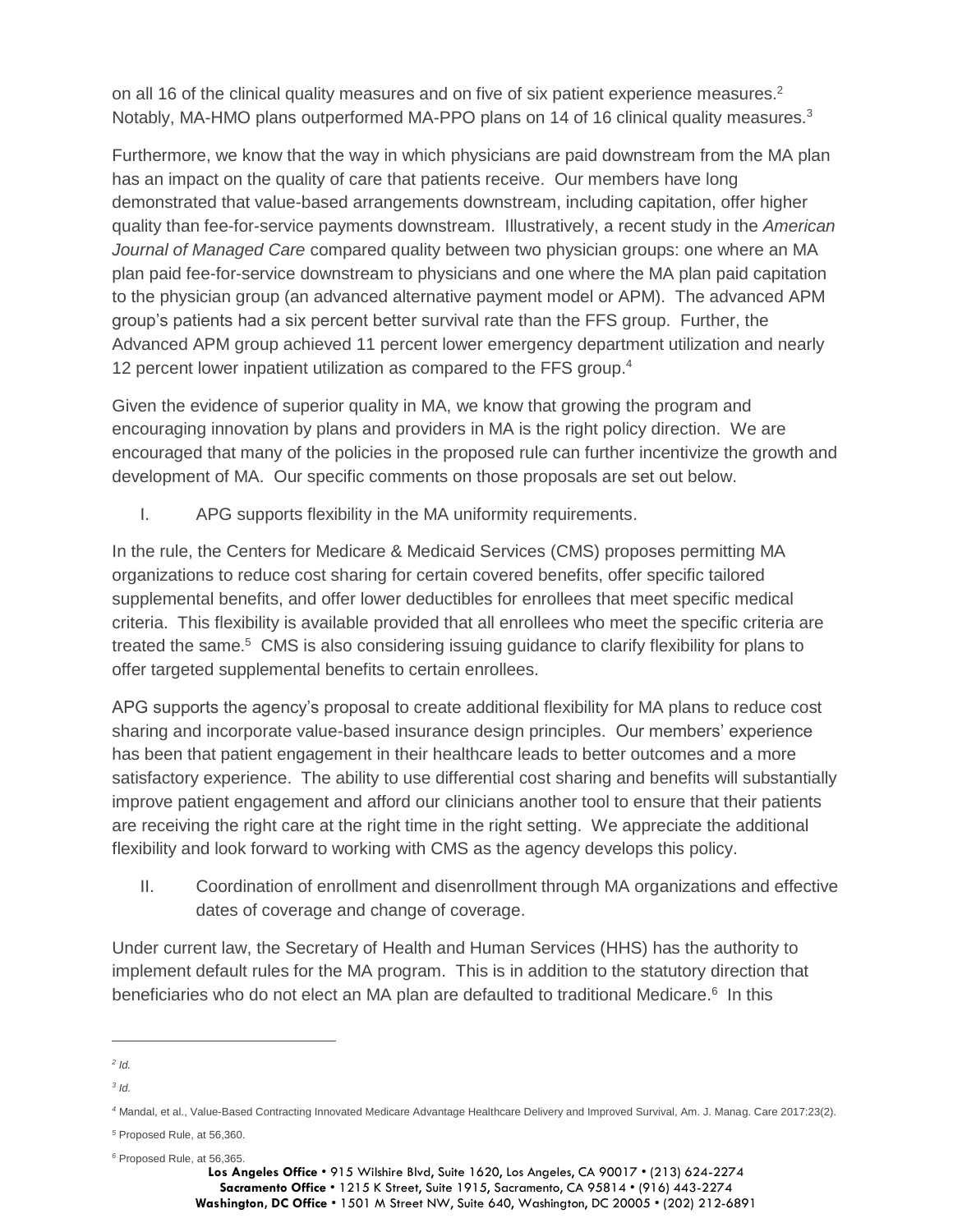proposed rule, CMS proposed to codify requirements for seamless default enrollments for certain Medicaid managed care enrollees who become eligible for Medicare. Certain beneficiaries would default into dual eligible special needs plans (D-SNPs). The default enrollment would be subject to five conditions: (1) the individual is enrolled in an affiliated Medicaid managed care plan and is dually eligible; (2) the state has approved use of the default enrollment process and provided Medicare eligibility information to the MA organization; (3) the individual does not opt out; (4) the MA organization provides the individual a notice that meets CMS requirements; and (5) CMS has approved the MA organization to use default enrollment before any enrollments are processed.<sup>7</sup> The agency states that this default enrollment is particularly beneficial for this population because it promotes enrollment into plans with integrated care.

APG strongly supports the use of default enrollment for enrollees transitioning from Medicaid managed care into D-SNPs. We agree with CMS that this will increase enrollment of dually eligible individuals into fully integrated systems of care and will improve health outcomes as a result.

In the rule, CMS also proposes to establish a new, simplified opt-in election process for all MA organizations for the MA enrollments of their non-Medicare members, including commercial and Medicaid enrollees.<sup>8</sup> CMS indicates that affirmative elections would be necessary for individuals not enrolled in a Medicaid managed care plan.

We appreciate the agency's proposal to streamline enrollment for beneficiaries. As we described above, our physicians and their care teams believe that, in general, MA offers a superior option for population health. As a result, we strongly support policies that will streamline and simplify MA enrollment. We encourage CMS to take this proposal even further. We believe than an opt-out proposal with beneficiary protections would better meet the needs of patients who become eligible for Medicare. This approach would further simplify and streamline enrollment efforts and would achieve the policy goal of facilitating MA enrollment.

We continue to believe that Congress should revisit automatic enrollment in traditional Medicare. As we outlined in our comments on the MA request for information earlier this year, we believe that, particularly when MA quality is superior, enrollment should default to the highest quality option, rather than to traditional Medicare. While we know this is outside of the scope of this rulemaking, we mention it here as a policy priority going forward.

III. MA 5 Star quality rating system proposals.

In the proposed rule, CMS makes a number of proposed changes to the MA Star Ratings system. We address several of those proposals below:

> a. APG supports the agency's proposal to codify changes to the Star Ratings system beginning in the CY 2019 measurement year.

 $\overline{a}$ 

*<sup>8</sup>* Proposed Rule, at 56,367.

*<sup>7</sup>* Proposed Rule, at 56,366.

**Los Angeles Office** • 915 Wilshire Blvd, Suite 1620, Los Angeles, CA 90017 • (213) 624-2274 **Sacramento Office** • 1215 K Street, Suite 1915, Sacramento, CA 95814 • (916) 443-2274 **Washington, DC Office** • 1501 M Street NW, Suite 640, Washington, DC 20005 • (202) 212-6891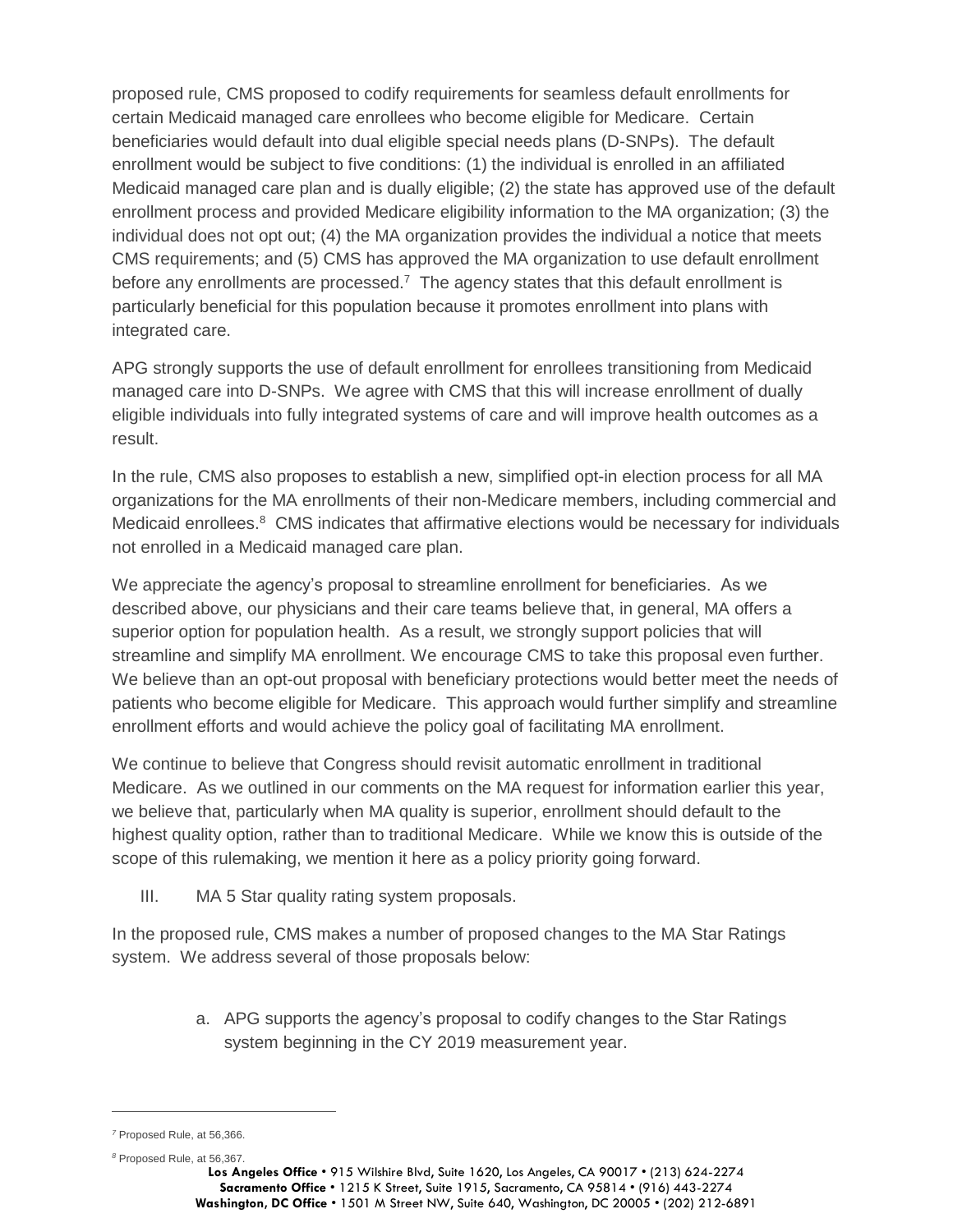CMS proposes to codify the Part C and Part D Star Ratings system beginning with the CY 2019 measurement year. We have consistently advocated for the use of formal federal register notice and comment rulemaking to make changes to the Star Ratings system and other aspects of MA payment. Formalizing the regulatory approach to MA is a critical step for stakeholder engagement and improving program transparency. Allowing stakeholders additional time to understand the proposals, publishing the proposals in the federal register, and allowing adequate time for comments to be developed and shared with the agency will improve the quality of the feedback CMS receives and therefore the quality of the policy CMS is able to develop. This is especially true for entities downstream from health plans, including clinicians, who may need more time to evaluate proposals and truly understand the business impact. In addition, as MA continues to grow to represent a larger proportion of the Medicare program, affording it the same formal rulemaking process as other aspects of Medicare payment is appropriate and well overdue.

> b. APG encourages CMS to continue to find opportunities to harmonize quality measures across programs.

CMS details its guiding principles for updating the Stars Ratings program, including: alignment with the CMS quality strategy, stability, fairness, completeness, and reliability. CMS requests feedback on opportunities to improve the Star Ratings system, including whether the agency should add a measure of physicians' experiences with health plans.

APG supports the agency's guiding principles. We emphasize the importance of aligning clinical quality measures and specifications across different programs. Our members participate in a wide variety of risk contracts with different payers, including MA plans, traditional Medicare, Medicaid managed care plans, and commercial plans. Each of these payers have different measures sets that they are using to assess quality performance and determine physician organization payment. The use of different quality measures in each contract creates substantial burden on physician organizations. As physician organizations pursue higher levels of risk with multiple contracting partners, alignment across programs is essential to reduce burden and improve the experience for physician organizations.

In addition, as we stated in our response to the agency's request for information in April 2017, we encourage CMS to develop a strategy to provide public facing quality information for physician organizations participating in MA.<sup>9</sup> Today, seniors enrolled in MA can access information about the quality of their health plan on the plan finder website. Seniors enrolled in traditional Medicare can access information about Part B quality on the Physician Compare site. Yet, no information is available at the physician organization level for groups participating in MA. This omission creates an incomplete picture for beneficiaries who want to access care and an incomplete picture of physician performance, particularly for those physicians who have a sizable percentage of their patient population in MA.

Quality data at the physician group level already exists in the MA Star Ratings program. For example, the Integrated Healthcare Association (IHA) has developed a quality ranking program at the physician group level for the state of California. Using MA measures, IHA creates a Five-Star quality score for the physician group and publishes the results on the IHA website. We

 $\overline{a}$ 

**Los Angeles Office** • 915 Wilshire Blvd, Suite 1620, Los Angeles, CA 90017 • (213) 624-2274 **Sacramento Office** • 1215 K Street, Suite 1915, Sacramento, CA 95814 • (916) 443-2274 **Washington, DC Office** • 1501 M Street NW, Suite 640, Washington, DC 20005 • (202) 212-6891 *<sup>9</sup>* <http://capg.org/modules/showdocument.aspx?documentid=3731>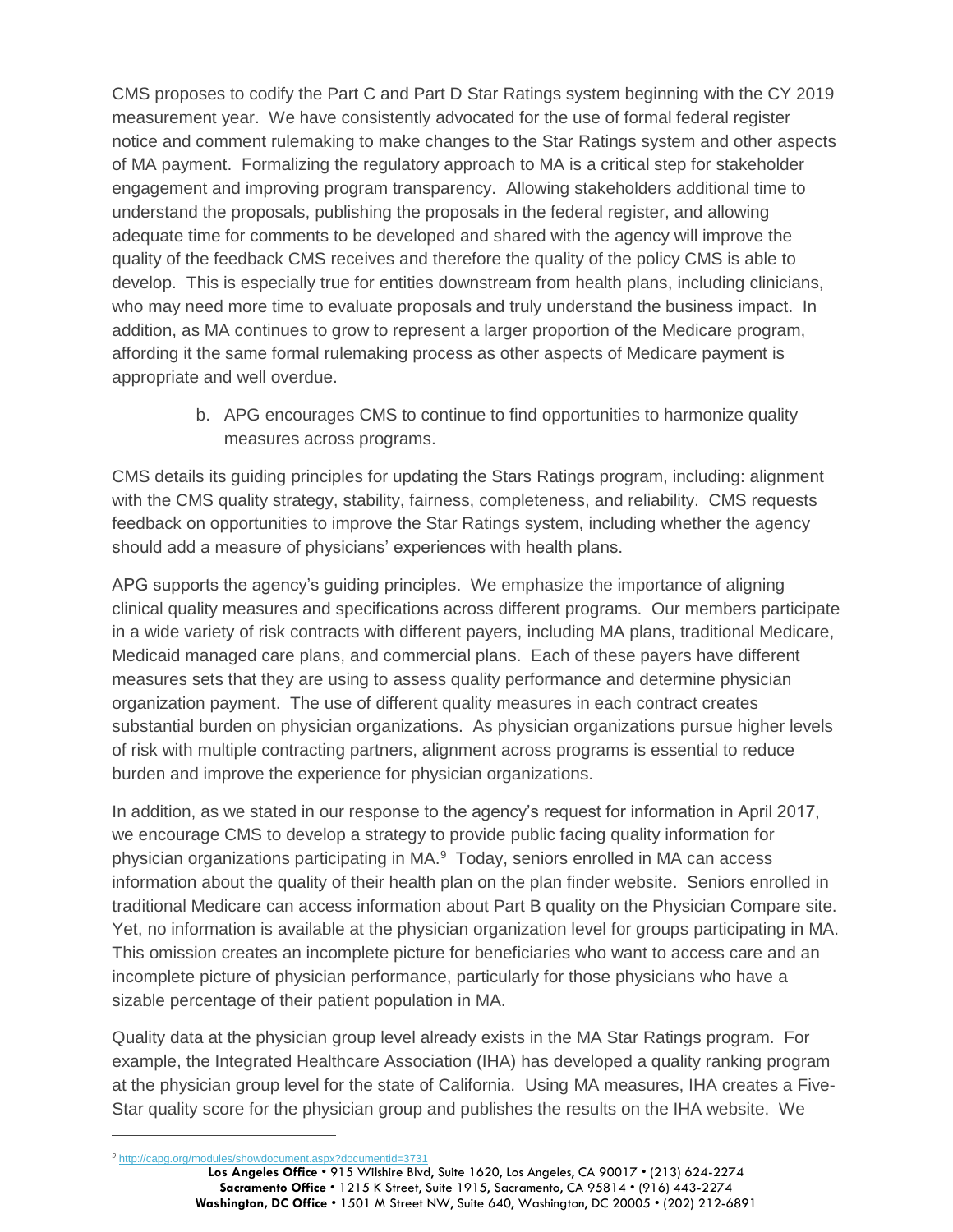encourage CMS to consider how it could similarly post quality information for physician groups participating in MA.

We support the agency's proposal to add a measure that surveys physician experiences with MA plans. As CMS notes, physicians are in close contact with health and drug plans on behalf of their patients and on behalf of their own businesses. A survey tool that collects standardized information could be of high value to CMS, physicians, and plans. We note that surprisingly little information is available about what happens downstream from the health plan contract with CMS. We encourage CMS to move forward with the development of such a tool. We would be pleased to work with CMS to develop meaningful survey questions and we ask that the agency proceed in a way that minimizes burden on individual clinicians.

> c. CMS should use the Five-Star Quality Rating program to develop incentives for advanced APM contracting in Medicare Advantage.

As described above, we know that quality in MA improves when plans engage in value-based contracting with their downstream provider networks. A broad, bipartisan majority in Congress recognized the importance of risk contracting when it passed the Medicare Access and CHIP Reauthorization Act (MACRA) in 2015. As you know, MACRA creates incentives for physicians and physician groups to enter risk arrangements in traditional Medicare and in other payer relationships. However, the MACRA incentives are limited to the physician group's traditional Medicare revenue.

MACRA has succeeded in creating an incentive for physician organizations to move into risk in traditional Medicare. Across the APG membership, we have increasingly seen physician organizations move into risk, whether it be the newly formed Track One Plus model, Next Generation Accountable Care Organizations, or Comprehensive Primary Care Plus. We also greatly appreciate the agency's commitment to create a qualifying Medicare Advantage advanced APM demonstration project under MACRA to allow physicians to qualify for the Part B incentive in 2018. However, given that MA comprises a third of senior enrollment in Medicare and is projected to continue to grow, we believe that more must be done to encourage delivery system transformation.

We call on CMS to use the Five-Star Quality Rating program to differentiate between plans that engage in downstream APM contracts and plans that pay fee-for-service downstream in MA. CMS should develop a MACRA-like incentive for plans and providers that share risk in MA. For example, CMS could add a measure to the Star Ratings program that accounts for the percentage of plan revenue is in a two-sided risk arrangement. This would create a bonus on the Part C revenue, which should be shared equally between plan and provider, with CMS paying at least half of the incentive directly to the Part C provider organization. Such an incentive will accelerate the movement from volume to value and is a critical component in transforming the delivery system.

IV. APG supports implementation of legislated changes to the MA open enrollment period.

From 2007 to 2010, MA-eligible individuals had a one-time opportunity to make an enrollment change between January 1 and March 31. This "old" open enrollment period (OEP) allowed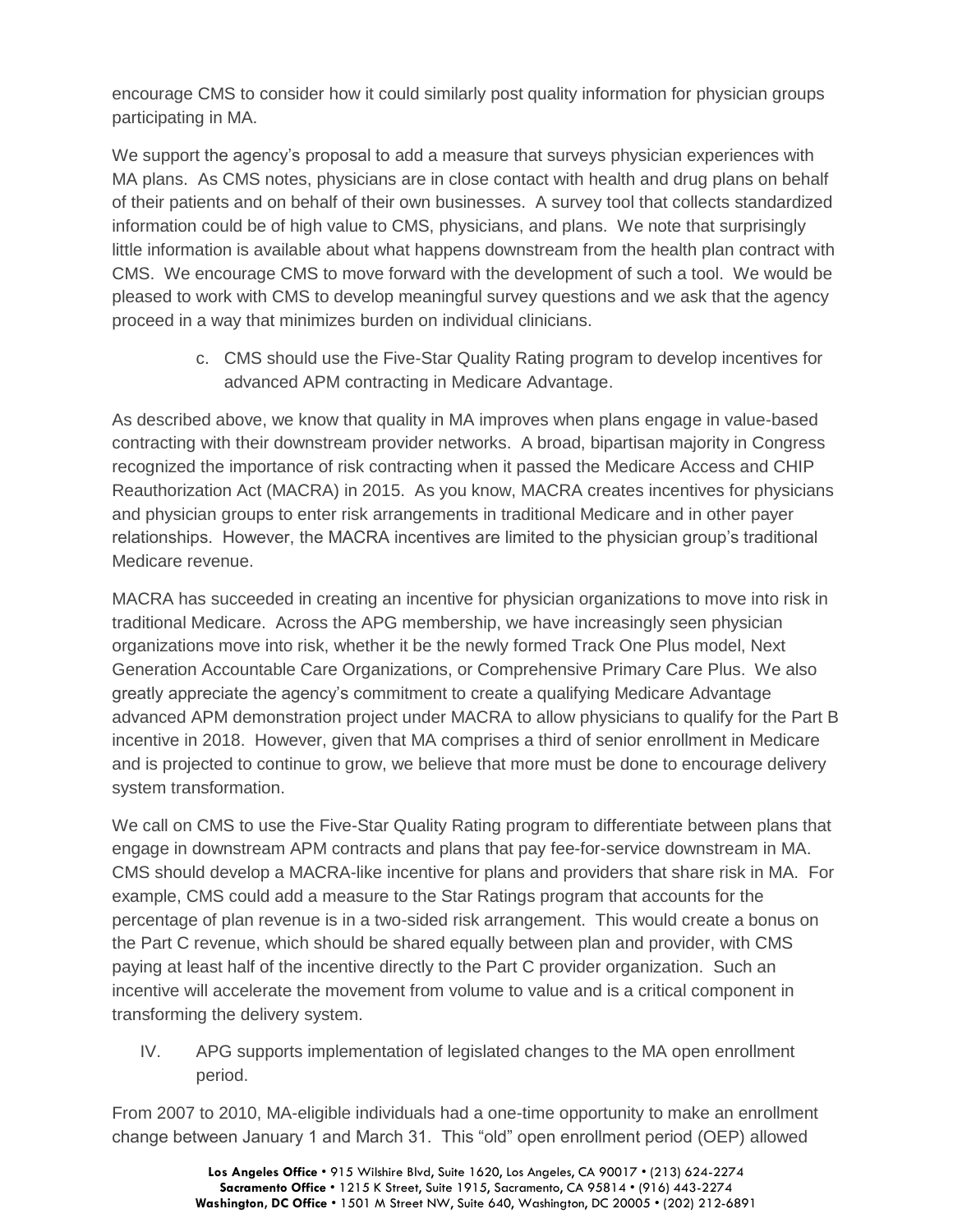new enrollment into an MA plan from traditional Medicare, switches between MA plans, and disenrollment from MA to traditional Medicare. In 2010, the Affordable Care Act (ACA) eliminated the old OEP and instead provided a different enrollment period for enrollees to leave MA for traditional Medicare in the first 45 days of the year. The  $21<sup>st</sup>$  Century Cures Act modified the statute to create a new open enrollment period from January 1 to March 31 each year. The new OEP allows a one-time election during the first three months of the calendar year to switch MA plans or to disenroll from MA into traditional Medicare. Individuals with enrollment in traditional Medicare are not able to use the new OEP to enroll in an MA plan.

We support the implementation of the new enrollment period, as required by the statute. As stated above, we hope the agency will continue to find ways to encourage and facilitate enrollment in MA plans in the future.

V. APG supports reducing the burden of the compliance program training requirements.

Existing law specifies that Part C and Part D contracting organizations must participate in compliance programs that meet criteria specified by the Secretary. CMS had previously established that first-tier downstream and related entities complete compliance training programs. Downstream entities complained about the burden of having to complete organizations' compliance trainings, indicating that the time spent in these programs took away from patient care. CMS attempted to resolve that burden by developing its own standardized program modules. Effective January 1, 2016, first-tier downstream and related entities were required to complete the CMS training to satisfy the compliance requirement.<sup>10</sup> However, entities subject to this training indicated that the standardized CMS training created additional burden in that many plans still required separate training in addition to the CMS training.

In the proposed rule, CMS would eliminate the compliance requirement pertaining to the first-tier downstream and related entities. The agency indicates that the requirement no longer represents efficient administration of the program. CMS will continue to hold MA organizations accountable for the failures of downstream entities to comply with Medicare program requirements and will audit sponsors compliance programs.

We support the changes proposed in the rule. We agree with the agency's assessment that the CMS training creates additional and unnecessary burden on physician practices and other downstream entities. We also agree that there are sufficient other incentives and safeguards in place to incentivize compliance and to hold plans and downstream contractors accountable for compliance.

VI. APG supports the proposed changes to the rules governing marketing materials.

Existing law prohibits MA organizations from distributing marketing materials and application forms to MA eligible individuals unless the document has been submitted to the Secretary at least 45 days prior to use and has not been disapproved.<sup>11</sup> CMS is proposing to narrow the definition of what constitutes marketing materials and to create a broader definition of materials known as communications. Marketing materials would become a subset of communications.

 $\overline{a}$ 

*<sup>11</sup>* Proposed Rule, at 56,433.

*<sup>10</sup>* Proposed Rule, at 56,430.

**Los Angeles Office** • 915 Wilshire Blvd, Suite 1620, Los Angeles, CA 90017 • (213) 624-2274 **Sacramento Office** • 1215 K Street, Suite 1915, Sacramento, CA 95814 • (916) 443-2274 **Washington, DC Office** • 1501 M Street NW, Suite 640, Washington, DC 20005 • (202) 212-6891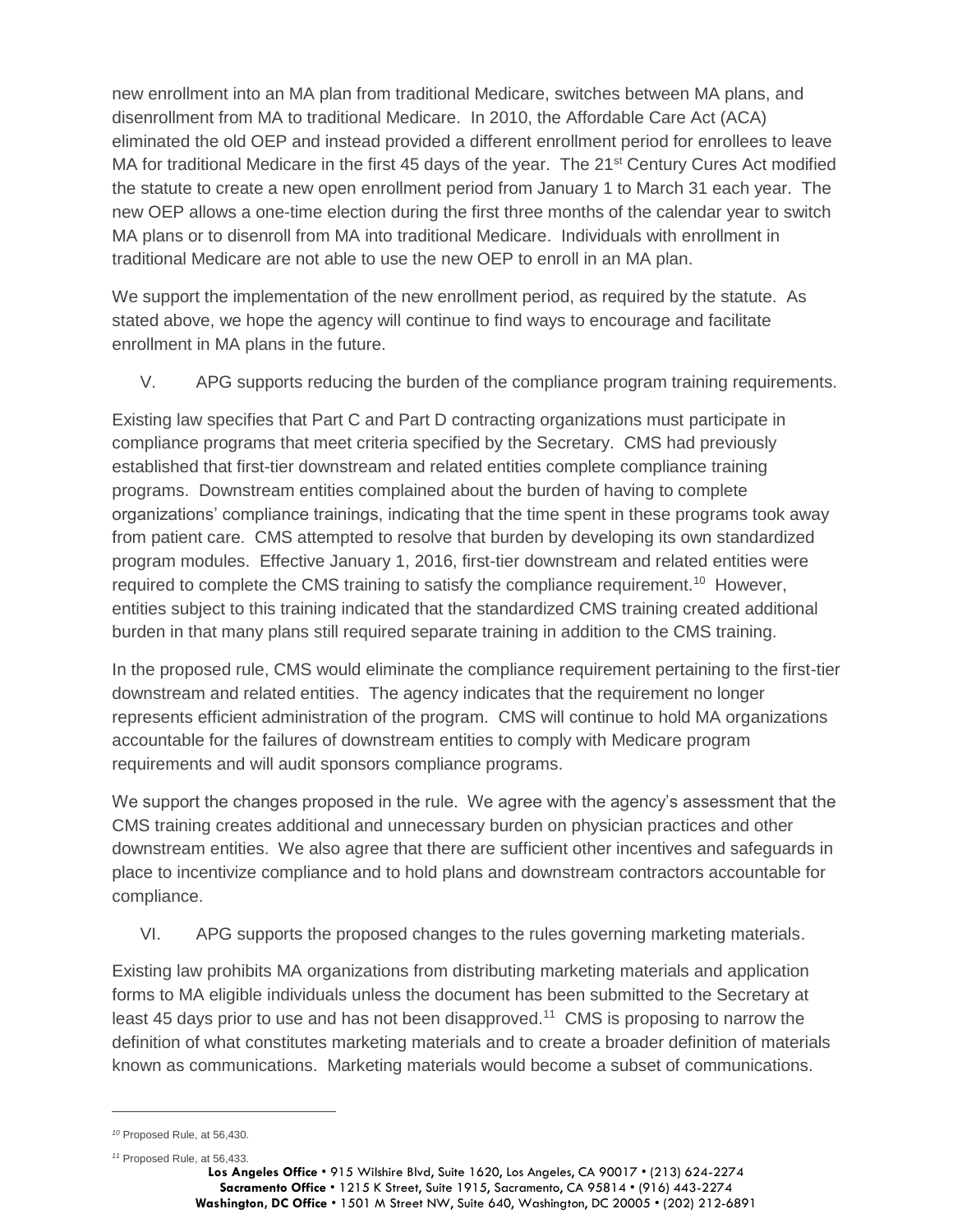Marketing materials would be subject to more stringent requirements, including submission to and review by CMS. Non-marketing materials would fall under less stringent requirements.

We support the agency's proposal to narrow the scope of marketing materials and to create a new category of communications materials. We note that there is a lack of clarity in the existing subregulatory guidance around what clinical communications and other communications by physicians constitute marketing. We believe that there is a valuable role for physicians to speak with their patients about coverage options, particularly if a patient can benefit from coordinated, accountable care in MA. This type of conversation is part and parcel of establishing an engaged patient – a goal we all seek. We suggest a thorough review of the manual provisions and other guidance to ensure that the parameters are clear and that the rules further the goals of advancing capitated, coordinated care. Revamped materials should encourage selection of the best option for the specific consumer and encourage patient engagement. The existing rules were written in a different world, where volume was predominantly incentivized. Today, we need marketing rules that facilitate consumer selection of MA options. The rules should facilitate transparency for beneficiaries and bright lines for physicians and physician organizations.

VII. APG supports eliminating the Medicare enrollment requirement and replacing that requirement with the use of a CMS-developed preclusion list.

CMS proposes to eliminate current regulations that require MA providers to enroll in traditional Medicare.<sup>12</sup> In the place of the enrollment requirement, the agency would develop a preclusion list using a three-step approach to identify certain categories of precluded providers. CMS believes that this approach will better facilitate the goals of reducing physician burden and protecting the Medicare program from risks.

We believe that the approach outlined in the proposed rule will reduce clinician burden in MA and afford sufficient protections to the Medicare program and beneficiaries. The enrollment requirement created additional burden that we viewed as unnecessary and unhelpful. We encourage CMS to finalize the proposal to replace the enrollment requirement with a preclusion list process.

VIII. APG supports the proposed updates to provider incentive plans.

Under existing regulations, MA plans must provide adequate and appropriate stop loss insurance to physicians or physician groups that are taking substantial financial risk under the plan's physician incentive plan (PIP).<sup>13</sup> CMS proposes modernizing these requirements and affording additional flexibility to plans and providers. CMS proposes three specific changes: (1) updating the stop loss deductible limits and codifying a methodology to update these limits going forward to taking into account changes in medical cost and utilization; (2) authorizing MA organizations to use actuarially equivalent arrangements to protect against substantial financial losses under PIP due to risks associated with certain groups of patients; and (3) allowing non-

 $\overline{a}$ 

*<sup>12</sup>* Proposed Rule, at 56,444; 56,447.

*<sup>13</sup>* Proposed Rule, at 56,461.

**Los Angeles Office** • 915 Wilshire Blvd, Suite 1620, Los Angeles, CA 90017 • (213) 624-2274 **Sacramento Office** • 1215 K Street, Suite 1915, Sacramento, CA 95814 • (916) 443-2274 **Washington, DC Office** • 1501 M Street NW, Suite 640, Washington, DC 20005 • (202) 212-6891